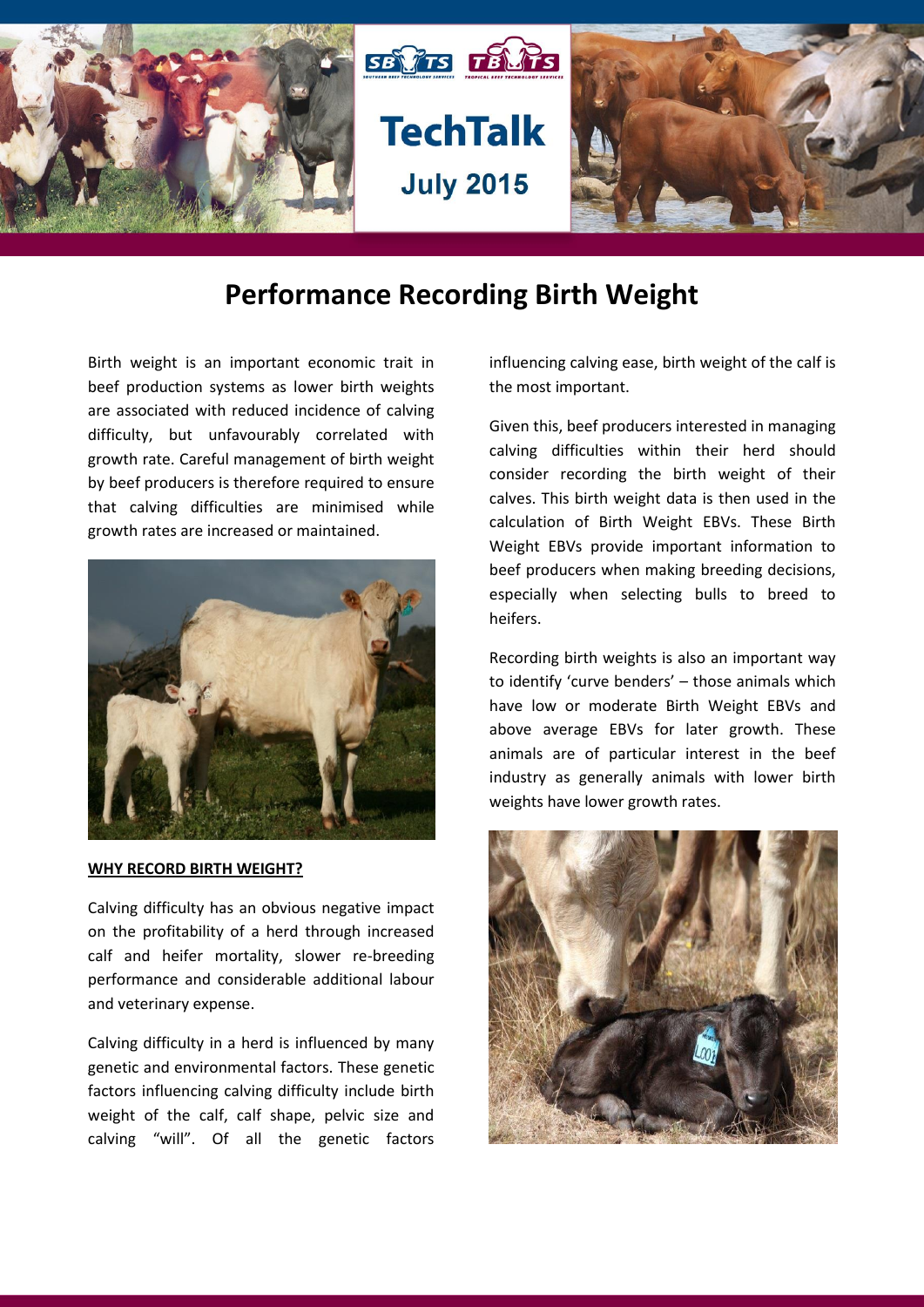#### **INTERPRETING BIRTH WEIGHT EBVS**

Birth weight EBVs are estimates of the genetic difference between animals for calf birth weight. Birth weight EBVs are expressed in kilograms.

Small or moderate birth weight EBVs are more favourable, and indicate lighter birth weights. For example, a bull with a birth weight EBV of +1 kg would be expected to produce lighter calves at birth than a bull with a birth weight EBV of +7 kg, with a lower risk of a difficult birth.

While lower birth weight EBVs are favourable for calving ease, they have a negative correlation with later growth. This has two major consequences:

- Lower birth weight sires may cause fewer calving difficulties but they will also tend to produce calves with poorer growth to target market endpoints.
- The female progeny from lower birth weight sires will tend to grow into smaller heifers who themselves may have increased calving difficulty as two year olds.

Thus it is important that breeders do not make selection decision on Birth Weight EBVs alone, but consider all traits of economic importance including growth rate. Fortunately, animals with low or moderate Birth Weight EBVs and above average EBVs for later growth do exist. Recording birth weights will help identify these 'curve bender' animals.



#### **EQUIPMENT FOR RECORDING BIRTH WEIGHT**

When recording the birth weight of calves, it is important that producers collect accurate birth weights. This ensures that the data being submitted to BREEDPLAN and used to calculate birth weight EBVs is of a good quality. Therefore, it is important that producers weigh the calf using scales, and don't estimate the weight of the calf from the girth or chest size of the animal.

There are a number of methods which are currently used by beef producers to record calf birth weight. These range from the use of bathroom scales through to commerically available products developed specifically for measuring calf birth weight. Some common methods include:

#### *Sling and clock-face scales*

This method involves securing the calf with a sling and hoisting it from the ground to record the weight. Calves can be lifted by the producer. Alternatively, a hoist can be mounted onto a four-wheel motorbike, farm vehicle or tractor, and the hoist can do the lifting for you.



#### *Platform scales*

Producers can stand on platform scales, holding the calf. The weight of the producer can then be deducted from the combined weight of the producer and calf, giving the weight of the calf. Alternatively, calves can be secured on a platform and, as with the sling and clock-face scale method discussed above, hoisted into the air with a hoist mounted on a vehicle.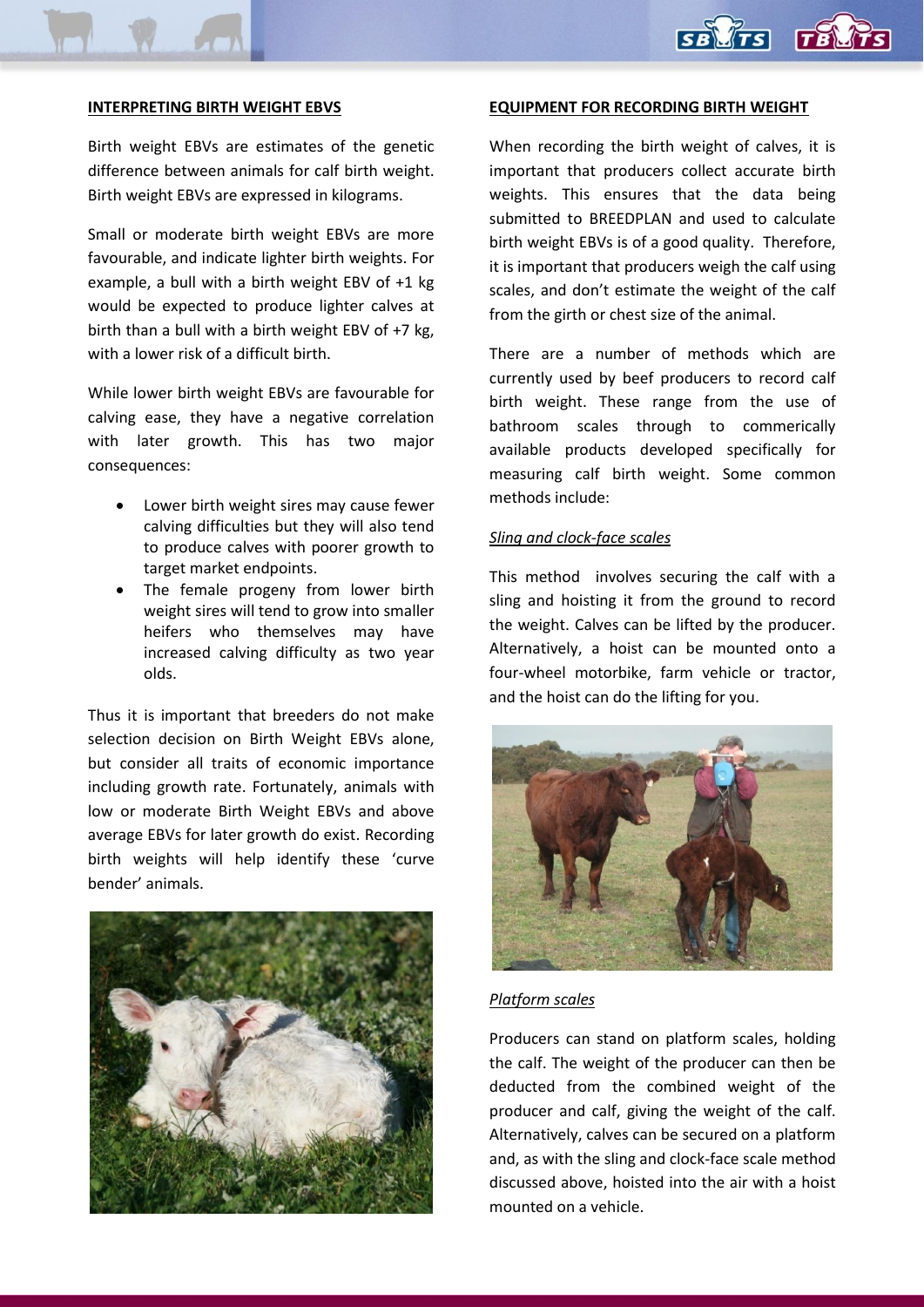



#### *Calf Weighing Cradles*

Commercially available calf weighing cradles can be used to measure birth weight.



#### Do:

 Use scales to record the birth weight of your calves.

### Don't:

- Guess the birth weight of the calf.
- Use girth/chest size to estimate birth weight.

#### **RECORDING BIRTH WEIGHT – BEST PRACTICE**

The weight of a calf fluctuates throughout its first week of life. Therefore, when recording birth weight, it is important to record the birth weight as close to the birth of the calf as possible. BREEDPLAN recommends that birth weight is recorded within the first 24 hours of a calf's life.

It is important that the birth weight of the entire calf crop is recorded, including dead calves. This is because BREEDPLAN uses comparisions within contemporary groups when calculating the EBVs of an animal. If only one calf has a birth weight recorded, then it will be in a single animal contemporary group, and its own performance data will not contribute towards the calculation of its Birth Weight EBV. In addition, recording the birth weights of a subset of calves (e.g. the lighter calves) will bias the EBVs as the birth weights are not representative of the entire calf crop.

As with any trait, when submitting birth weights to BREEDPLAN, it is important to accurately record management groups. Where cows have been run under different management conditions prior to the birth of their calves, and these management conditions may effect birth weight, birth management groups should be recorded. For example, a producer may run two mobs of cows in different paddocks. If the cows in mob one have access to more feed prior to calving, this will influence the birth weight of their calves. Birth management groups should therefore be recorded in this situation. Similarly, if the dam is sick or injured prior to calving, they should be placed in a separate birth management group to the rest of the calves.

Some beef producers have been injured by protective cows when attempting to collect birth weights. Please take due care when collecting birth weights to ensure that you are not injured.

#### Do:

- $\checkmark$  Record birth weight for all calves, including dead calves.
- $\checkmark$  Ideally, measure birth weight within 24 hours of birth.
- $\checkmark$  Record birth management groups if cows have had different management conditions prior to birth which may effect birth weight. E.g. some cows having access to more feed.
- $\checkmark$  Record premature calves in a separate birth management group.
- $\checkmark$  Be vigilant for protective mothers while weighing calves.